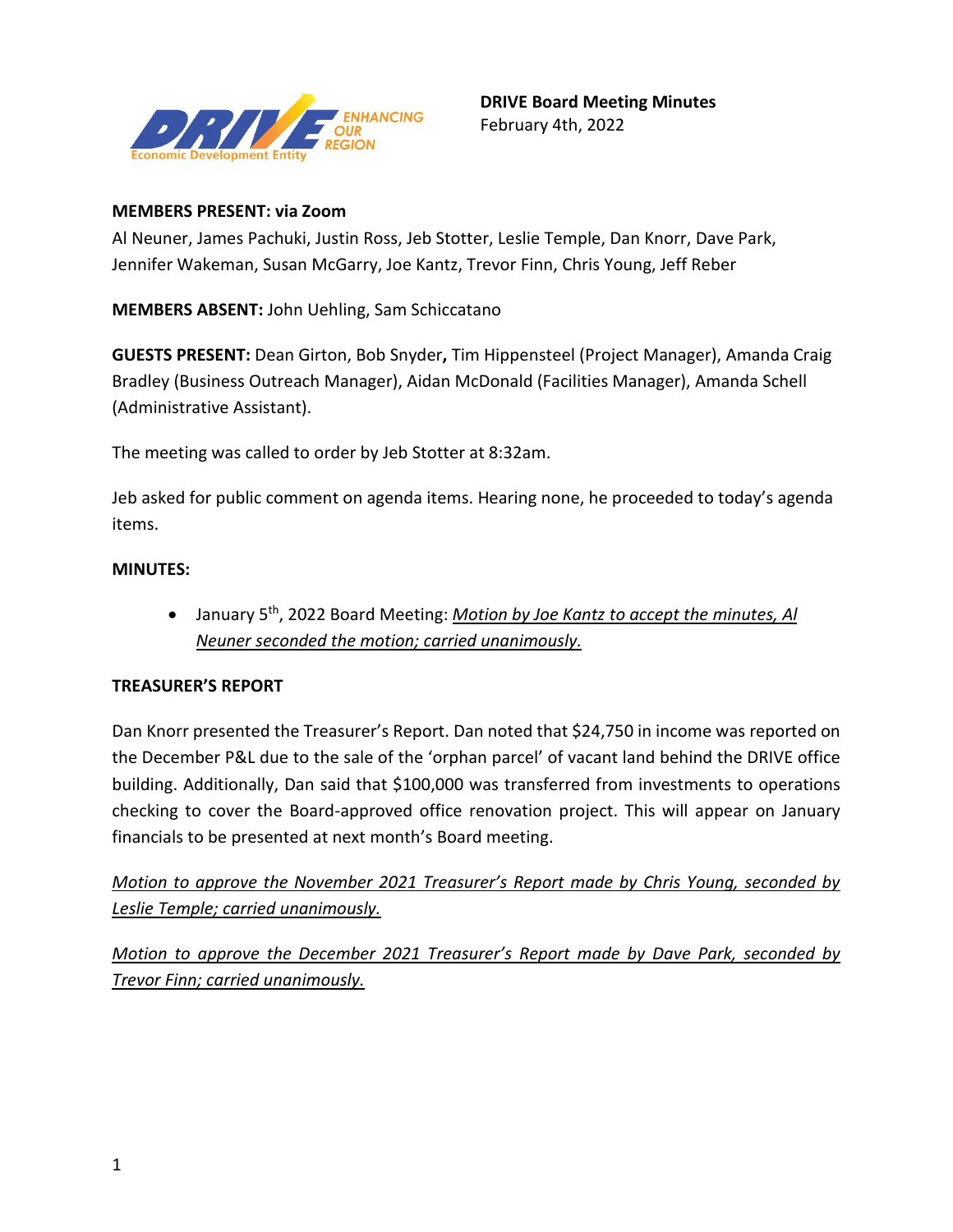#### **STAFF REPORTS:**

## **Executive Director's Report**

Jennifer Wakeman shared with the group some of the work done by the DRIVE team in the last year in recognition of the Board of Director's Annual Meeting. She noted the completion of the 5-county wireless broadband network, 74 client meetings were held, 22 new clients added, as well as the successful completion of economic development projects with 5 companies, which added/retained 197 jobs and attracted \$23.6M in capital investment, with at least \$4M coming from the Commonwealth.

Jennifer then introduced DRIVE's new Business Outreach Manager, Amanda Craig Bradley. Amanda introduced herself as a Milton native with extensive experience in development and business outreach. She's an active volunteer in Milton and brings with her experience in grantwriting, outreach, and revitalization.

Jennifer provided an update on her recent attendance at IEDC's Leadership Summit, where she had the opportunity to meet with industry leaders from around the country to learn best practices, development, and economic drivers for 2022. Amanda Schell will share out a few reports Jennifer received from the event.

Office renovations are underway, with carpet removal complete and painting set to begin later in the month. Jennifer invited those in attendance to stop by the office to see the progress.

Jennifer continued by announcing that DRIVE will sponsor the Columbia Montour Chamber's Large Business of the Year award, which she'll present at the upcoming annual meeting to be held virtually on February 9<sup>th</sup>.

Finally, Jennifer reminded the Board of the progress DRIVE has made through the acquisition and sale of numerous properties, the addition of staff, and through collaboration with various public partners and stakeholders. Jennifer looks forward to continued regional collaboration and alignment in strategy to create lasting positive impacts in concert with stakeholders across the region. She reflected on her 5 years with DRIVE and looks forward to a future with more proactive approaches to economic development which focus on our strengths and amplify the work of our partners.

#### **COMMITTEE REPORTS:**

# **Nominating Committee**

Dave Park tabled the Nominating Committee report and will provide this at March's Board of Director's meeting.

#### **Broadband Committee**